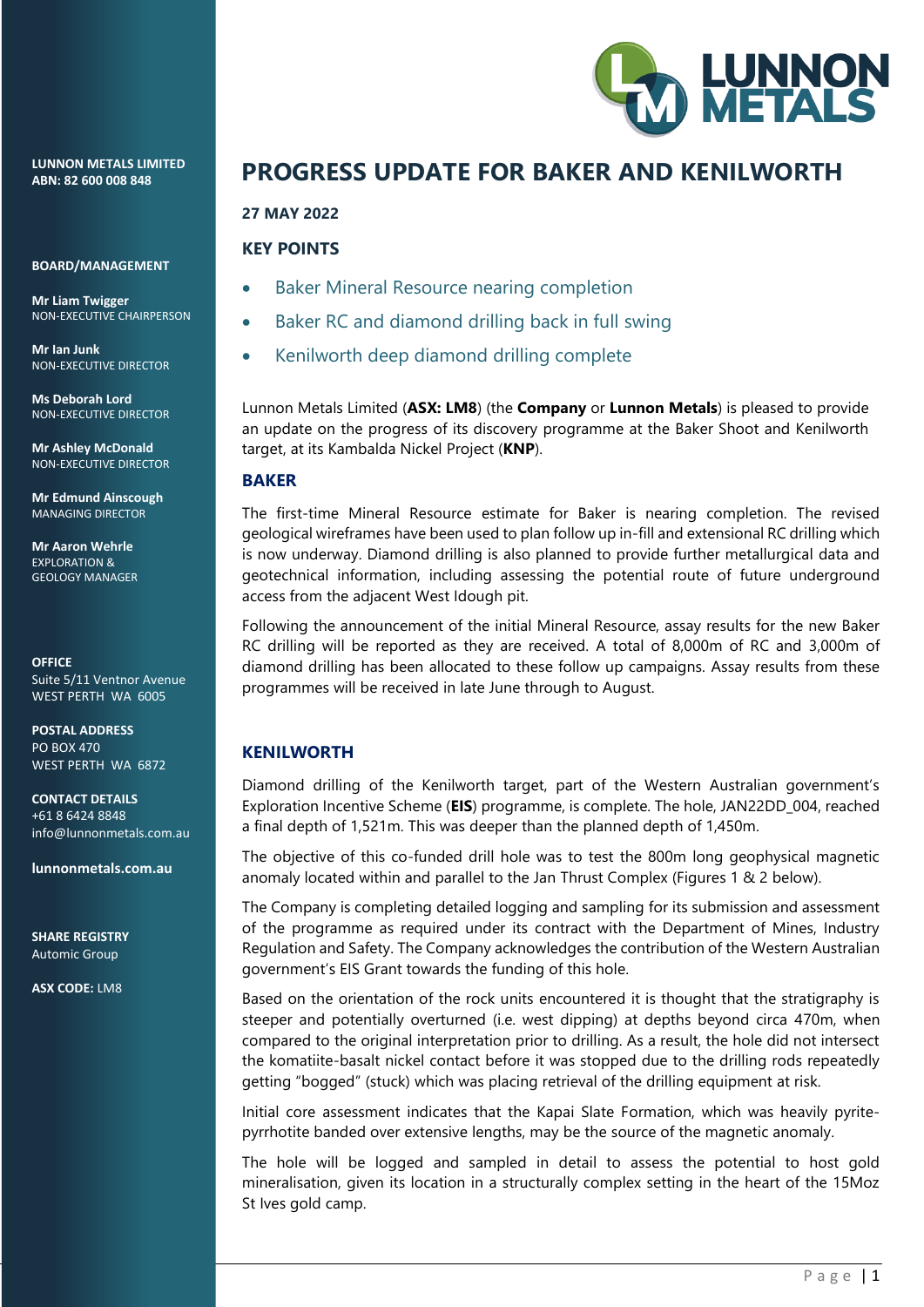

Managing Director, Ed Ainscough, commenting said: *"Although we didn't get to see the nickel contact, drilling the first deep diamond hole in a brand new area has thrown up a number of surprises with the orientation of the rock package and the extensive suite of Kapai Slate Formation units, that may be the source of the magnetic anomaly. We will get the detailed logging and sampling done and wait to see if the gold assays have a surprise in store for us".*

## **JAN22DD\_004 Summary Log**

The final report for the Kenilworth programme is required to be submitted to the Western Australian government under the EIS contract by 31 August 2022. The focus for work in the coming months will be to determine the lithostructural setting at Kenilworth from logging/assaying of JAN22DD\_004, and its potential implications for:

- nickel, given its location between Jan Shaft and Baker Shoot/East Trough; and also
- gold, given the significant endowment of the surrounding Gold Fields St Ives' tenements.

Modelling to confirm the magnetic target has been effectively tested will be included.

A summary stratigraphic log of Jan22DD\_004, is presented below.

| <b>Metres</b>            |                 |                                                                                                                                 |                                                                                                        |  |
|--------------------------|-----------------|---------------------------------------------------------------------------------------------------------------------------------|--------------------------------------------------------------------------------------------------------|--|
| <b>To drill</b><br>depth | <b>Interval</b> | <b>Host</b>                                                                                                                     | <b>Potential Stratigraphic Interpretation</b>                                                          |  |
| 17                       | 17              | Oxidised mafic                                                                                                                  | Paringa Basalt                                                                                         |  |
| 53                       | 36              | Saprolitic zone                                                                                                                 |                                                                                                        |  |
| 472                      | 419             | Weakly zoned mafic intrusion                                                                                                    | Expected characteristics and zonation of the<br>Defiance Dolerite absent other than higher MgO<br>base |  |
| 517                      | 45              | Heavily banded sediment unit, variably<br>carbonaceous and cherty; syngenetic<br>pyrite (+/- pyrrhotite)                        | Kapai Slate - apparent orientation of units sub<br>parallel to drill angle suggests not true width     |  |
| 580                      | 63              | Fine grained carbonated grey basalt                                                                                             | Devon Consols Basalt                                                                                   |  |
| 623                      | 43              | Finely laminated pale to dark grey pyritic<br>chert with pyrite (+/- pyrrhotite) in fine-<br>grained bands, brecciated in veins | Kapai Slate - again, apparent orientation of<br>units is sub parallel to drill angle                   |  |
| 871                      | 248             | Fine to medium grained mafic rock                                                                                               | Devon Consols Basalt                                                                                   |  |
| 978                      | 107             | Tremolite-talc-chlorite ultramafic rock                                                                                         | Kambalda Komatiite                                                                                     |  |
| 1,017                    | 39              | Fine to medium grained, pale grey to                                                                                            |                                                                                                        |  |
| 1,144                    | 127             | beige, biotite-chlorite and albite altered<br>mafic rock with interflow sediment                                                | Mafic, yet to determine stratigraphic unit                                                             |  |
| <b>EOH</b><br>(1,521)    | 377             | Ultramafic, variety of textures and<br>structural overprints                                                                    | Kambalda Komatiite                                                                                     |  |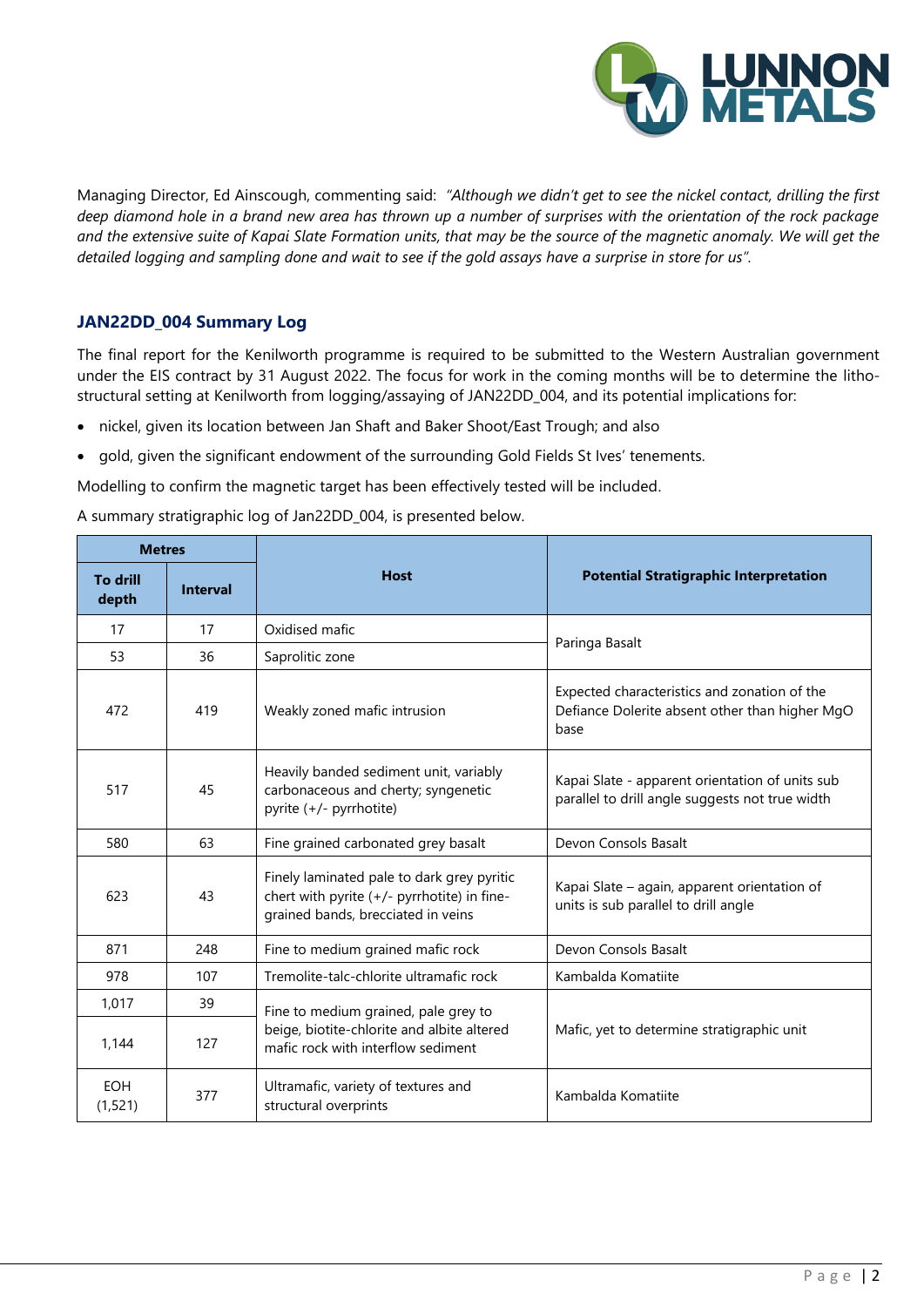



*Figure 1: Plan view of the Kambalda Nickel Project illustrating location of the Kenilworth diamond hole (yellow line atop labelled magnetic anomaly) on magnetic imagery.*



*Figure 2: Plan view of the Kambalda Nickel Project illustrating surface interpretive geology and structure, the Kenilworth diamond hole (black line in purple ellipse) together with plan projection of current Mineral Resources.*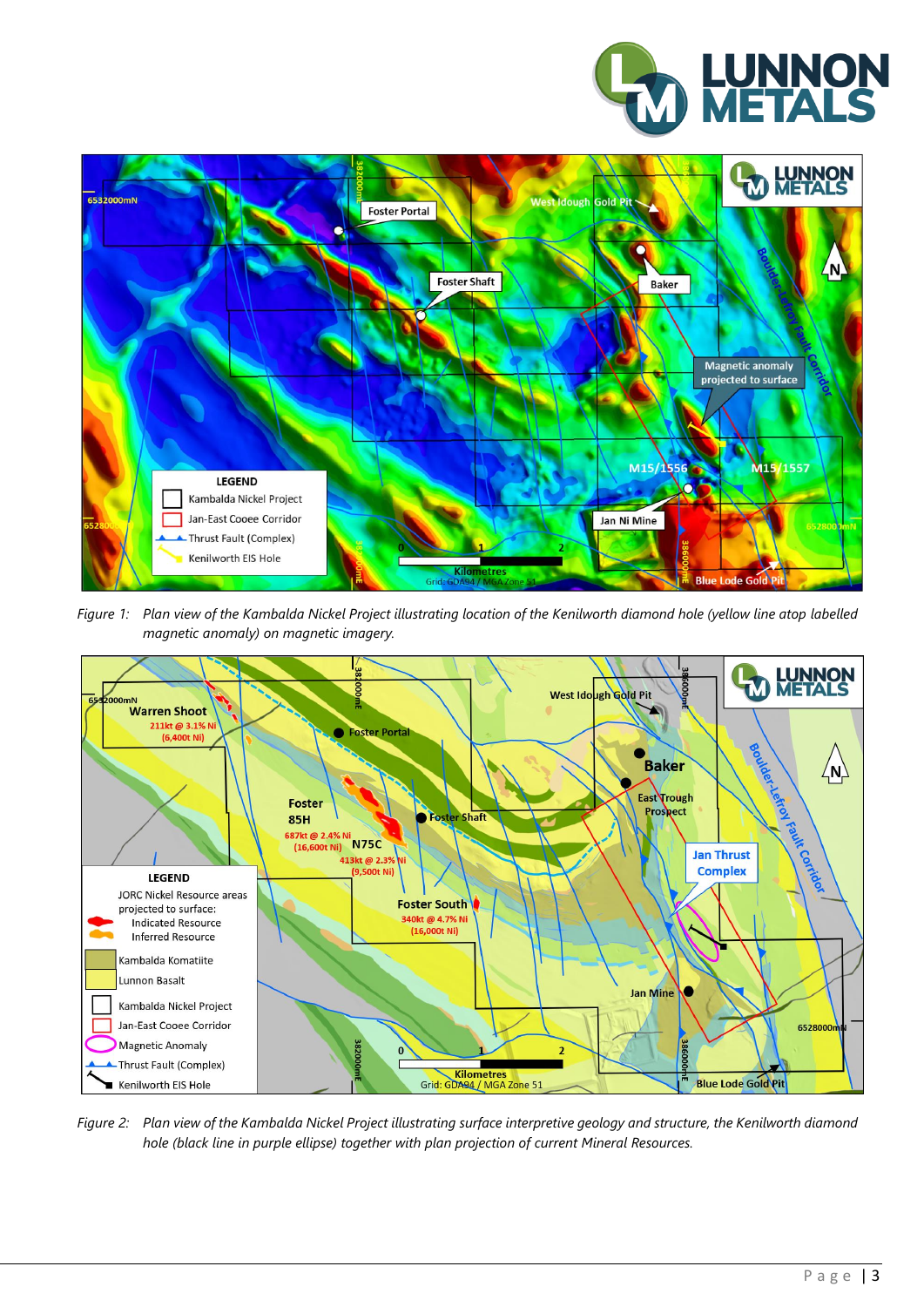

This announcement has been approved for release by the Board of Lunnon Metals Ltd.

Edmund Ainscough Managing Director Phone: +61 8 6424 8848 Email: [info@lunnonmetals.com.au](mailto:info@lunnonmetals.com.au)

#### **COMPETENT PERSON'S STATEMENT & COMPLIANCE**

No assay results are presented in this report. Any information in this announcement that relates to nickel and gold geology, is based on, and fairly represents, information and supporting documentation prepared by Mr. Aaron Wehrle, who is a Member of the Australasian Institute of Mining and Metallurgy (AusIMM). Mr. Wehrle is a full time employee of Lunnon Metals Ltd, a shareholder and holder of employee options; he has sufficient experience that is relevant to the style of mineralisation and type of deposit under consideration and to the activity that he is undertaking to qualify as Competent Person as defined in the 2012 Edition of the Australasian Code for Reporting of Exploration Results, Mineral Resources and Ore Reserves. Mr. Wehrle consents to the inclusion in this announcement of the matters based on his information in the form and context in which it appears.

#### **Annexure 1: Drill Hole Collar Table**

| Hole ID            | Easting <sup>^</sup> | Northing <sup>^</sup> | <b>Elevation</b><br>(m ASL) | <b>Dip</b> | <b>Azimuth</b> | <b>EOH Drill</b><br><b>Depth</b><br>(m) | <b>Hole</b><br><b>Type</b> | Grid     |
|--------------------|----------------------|-----------------------|-----------------------------|------------|----------------|-----------------------------------------|----------------------------|----------|
| <b>JAN22DD 004</b> | 386,540              | 6,528,810             | 331                         | $-70.7$    | 298.3          | 1,521                                   | Surf D                     | MGA94 51 |

*^For current drilling, as pegged coordinates, final survey pick up of collar positions to occur on a campaign basis in the future.*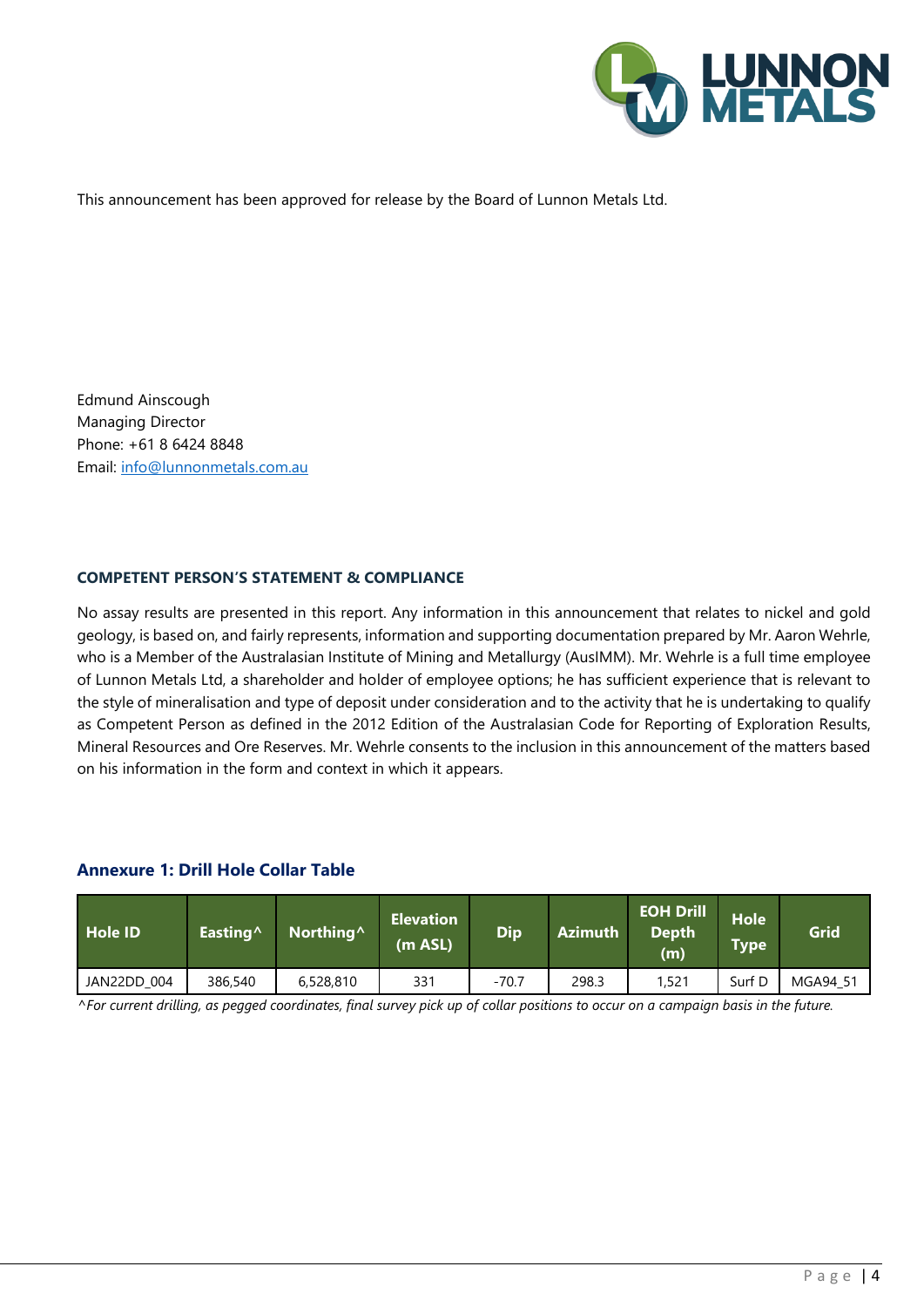

### **ABOUT THE KAMBALDA NICKEL PROJECT ("KNP")**

Lunnon Metals currently holds 100% of the mineral rights at the Foster and Jan elements of the KNP, subject to certain rights retained by St Ives\*. Full details of the Company's IPO and the transactions involved are in the Prospectus submitted to the ASX dated 22 April 2021 and lodged with the ASX on 11 June 2021.

KNP, shown in its regional location in Figure 3, inclusive of the acquisition of rights as detailed in the announcement dated 12 April 2022, is approximately 47km<sup>2</sup> in size comprising two parcels of 19 (Foster and Jan) and 20 (Silver Lake and Fisher) contiguous granted mining leases situated within the Kambalda Nickel District which extends for more than 70 kilometres south from the township of Kambalda ("Tenements").

This world-renowned nickel district has produced in excess of 1.4 million tonnes of nickel metal since its discovery in 1966 by WMC Resources Ltd ("WMC"). In addition, close to 15Moz of gold in total has been mined with WMC accounting for 5.9Moz and over 8.3Moz produced by Gold Fields Ltd since the purchase of the operation in December 2001 from WMC, making the Kambalda/St Ives district a globally significant gold camp in its own right.



*\*St Ives retains rights to explore for and mine gold in the "Excluded Areas" on the Tenements at the Foster and Jan elements of the expanded KNP, as defined in the subsisting agreements between Lunnon Metals and St Ives. This right extends to gold mineralisation which extends from the Excluded Area to other parts of the Tenements with select restrictions which serve to prevent interference with, or intrusion on, Lunnon Metals' existing or planned activities and those parts of the Tenements containing the historical nickel mines. St Ives has select rights to gold in the remaining areas of the Tenements in certain limited circumstances as described in detail in the Company's Solicitor Report attached to the Prospectus submitted to the ASX dated 22 April 2021 and lodged with the ASX on 11 June 2021.*

*Figure 3: Regional Location of the Kambalda Nickel Project and other nearby nickel deposits*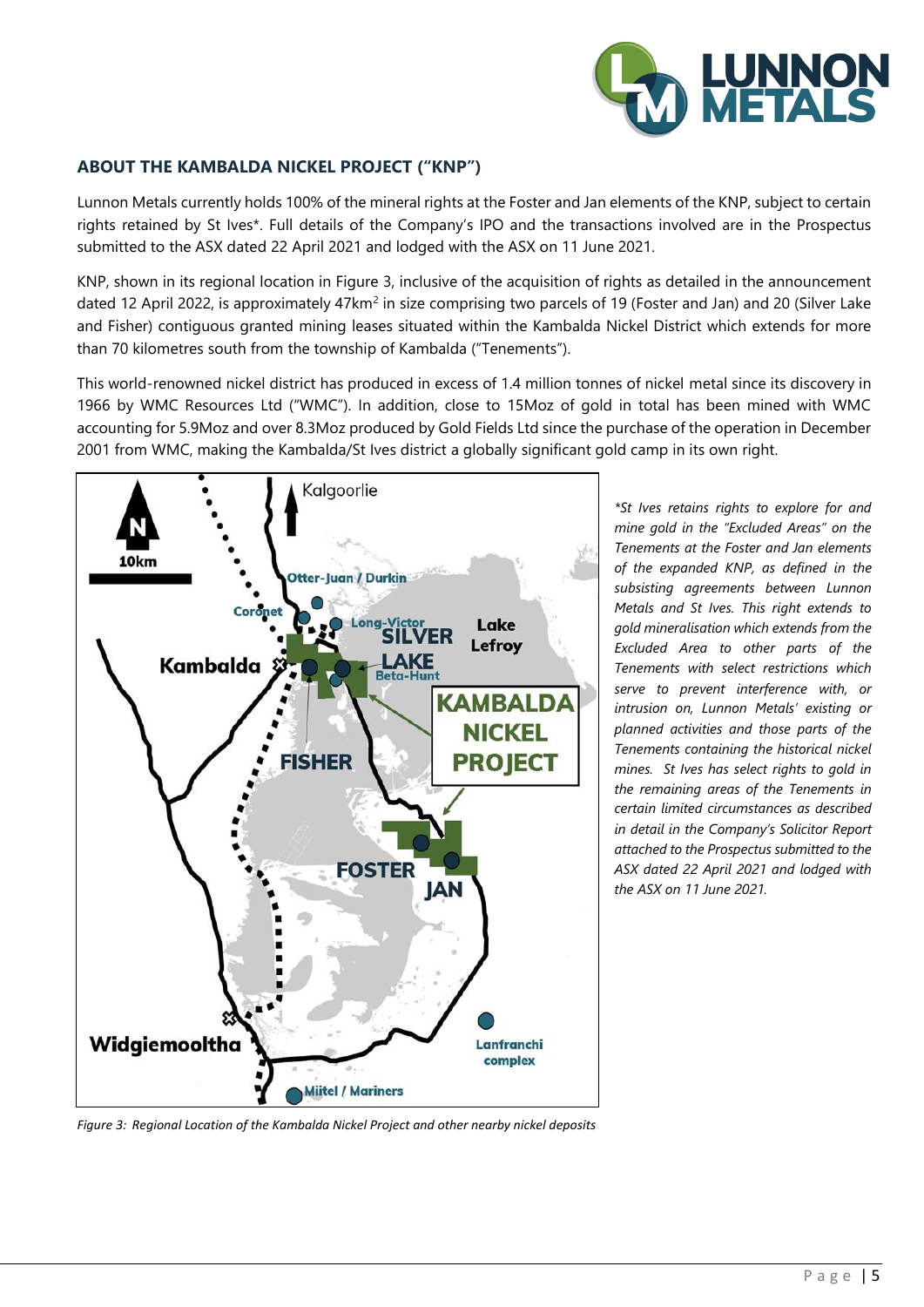

## **JORC TABLE 1**

# **SECTION 1 SAMPLING TECHNIQUES AND DATA**

| <b>Criteria</b>                 | <b>JORC Code explanation</b>                                                                                                                                                                                                                                                                                                                                                                                                                                                                                                                                                                                                                                                                                                                                                                                                                                                                                                                                                                                                                                                                                                                     | <b>Commentary</b>                                                                                                                                                                                                                                                                                                                                                                                                                                                                                                                                                                                                                                                                                                                                                                                                                                                                                                                                                                                                                                                                                                                                                                                                                                                                                                                                                                                                                                                                                                                                                                                                                                                                                                                                                                                                 |
|---------------------------------|--------------------------------------------------------------------------------------------------------------------------------------------------------------------------------------------------------------------------------------------------------------------------------------------------------------------------------------------------------------------------------------------------------------------------------------------------------------------------------------------------------------------------------------------------------------------------------------------------------------------------------------------------------------------------------------------------------------------------------------------------------------------------------------------------------------------------------------------------------------------------------------------------------------------------------------------------------------------------------------------------------------------------------------------------------------------------------------------------------------------------------------------------|-------------------------------------------------------------------------------------------------------------------------------------------------------------------------------------------------------------------------------------------------------------------------------------------------------------------------------------------------------------------------------------------------------------------------------------------------------------------------------------------------------------------------------------------------------------------------------------------------------------------------------------------------------------------------------------------------------------------------------------------------------------------------------------------------------------------------------------------------------------------------------------------------------------------------------------------------------------------------------------------------------------------------------------------------------------------------------------------------------------------------------------------------------------------------------------------------------------------------------------------------------------------------------------------------------------------------------------------------------------------------------------------------------------------------------------------------------------------------------------------------------------------------------------------------------------------------------------------------------------------------------------------------------------------------------------------------------------------------------------------------------------------------------------------------------------------|
| <b>Sampling</b><br>techniques   | Nature and quality of sampling (e.g.,<br>cut channels, random chips, or<br>specific specialised industry standard<br>measurement tools appropriate to the<br>minerals under investigation, such as<br>down-hole gamma sondes, or<br>handheld XRF instruments, etc.).<br>These examples should not be taken<br>as limiting the broad meaning of<br>sampling.<br>Include reference to measures taken<br>to ensure sample representivity and<br>the appropriate calibration of any<br>measurement tools or systems used.<br>Aspects of the determination of<br>mineralisation that are Material to<br>the Public Report. In cases where<br>'industry standard' work has been<br>done this would be relatively simple<br>(e.g. 'reverse circulation drilling was<br>used to obtain 1 m samples from<br>which 3 kg was pulverised to produce<br>a 30 g charge for fire assay'). In<br>other cases more explanation may be<br>required, such as where there is<br>coarse gold that has inherent<br>sampling problems. Unusual<br>commodities or mineralisation types<br>(e.g. submarine nodules) may<br>warrant disclosure of detailed<br>information. | Diamond Drill holes (DDH) at the Kambalda Nickel Project (KNP) are<br>$\bullet$<br>currently completed by Blue Spec Drilling Pty Ltd (Blue Spec) on<br>behalf of Lunnon Metals following protocols and QAQC procedures<br>aligned with industry best practice as follows.<br><b>DDH</b><br>Core samples were collected with a diamond rig drilling HQ3<br>(61mm) from surface within weathered and saprolite material<br>before casing off within hard rock and completing the hole with<br>NQ2 (51mm) diameter core.<br>All DDH have been reconstructed and orientated over zones of<br>interest, logged geologically, and marked up for assay at a typical<br>minimum sample interval of 0.3m to ensure adequate sample<br>weight and a typical maximum sample interval of 1.0m, constrained<br>by geological boundaries.<br>After logging and photographing, selected sample intervals of drill<br>$\bullet$<br>core will be cut in half with a diamond saw, with one half sent to the<br>laboratory for assay and the other half retained.<br>Sample weights vary depending on sample width and density of the<br>rock.<br>All DDH core is stored in industry standard core trays labelled with<br>the drill hole ID and core intervals.<br>Industry prepared independent standards and blanks are each<br>inserted, approximately every 50 samples.<br>The independent laboratory then takes the samples which are dried,<br>crushed and pulverized prior to analysis as described below.<br>For sample weights > 3kg the sample is dried, crushed to 2mm, split<br>$\bullet$<br>and pulverised up to 3kg (with the coarse reject retained).<br>Sample sizes are considered appropriate for the material sampled.<br>The samples are considered representative and appropriate for this<br>type of drilling. |
| <b>Drilling</b><br>techniques   | Drill type (e.g. core, reverse<br>circulation, open-hole hammer,<br>rotary air blast, auger, Bangka, sonic,<br>etc.) and details (e.g. core diameter,<br>triple or standard tube, depth of<br>diamond tails, face-sampling bit or<br>other type, whether core is oriented<br>and if so, by what method, etc.).                                                                                                                                                                                                                                                                                                                                                                                                                                                                                                                                                                                                                                                                                                                                                                                                                                   | The DDH was drilled from surface using HQ3 (61mm) diameter in<br>weathered, broken ground before casing off and drilling NQ2<br>(51mm) to end of hole.<br>To help accurately test the target, "navi" or motor drilling was<br>$\bullet$<br>sometimes used over short runs to control the direction of the drill<br>hole. In these instances, no drill core or sample is returned from that<br>portion of the drill hole.                                                                                                                                                                                                                                                                                                                                                                                                                                                                                                                                                                                                                                                                                                                                                                                                                                                                                                                                                                                                                                                                                                                                                                                                                                                                                                                                                                                          |
| <b>Drill sample</b><br>recovery | Method of recording and assessing<br>core and chip sample recoveries and<br>results assessed.<br>Measures taken to maximise sample<br>recovery and ensure representative<br>nature of the samples.<br>Whether a relationship exists<br>between sample recovery and grade<br>and whether sample bias may have<br>occurred due to preferential loss/gain<br>of fine/coarse material.                                                                                                                                                                                                                                                                                                                                                                                                                                                                                                                                                                                                                                                                                                                                                               | DDH core recovery is measured for each drilling run by the driller<br>$\bullet$<br>and then checked by the Company's geological team during the<br>mark up and logging process.<br>No assays results have been reported for this diamond hole to date.<br>$\bullet$                                                                                                                                                                                                                                                                                                                                                                                                                                                                                                                                                                                                                                                                                                                                                                                                                                                                                                                                                                                                                                                                                                                                                                                                                                                                                                                                                                                                                                                                                                                                               |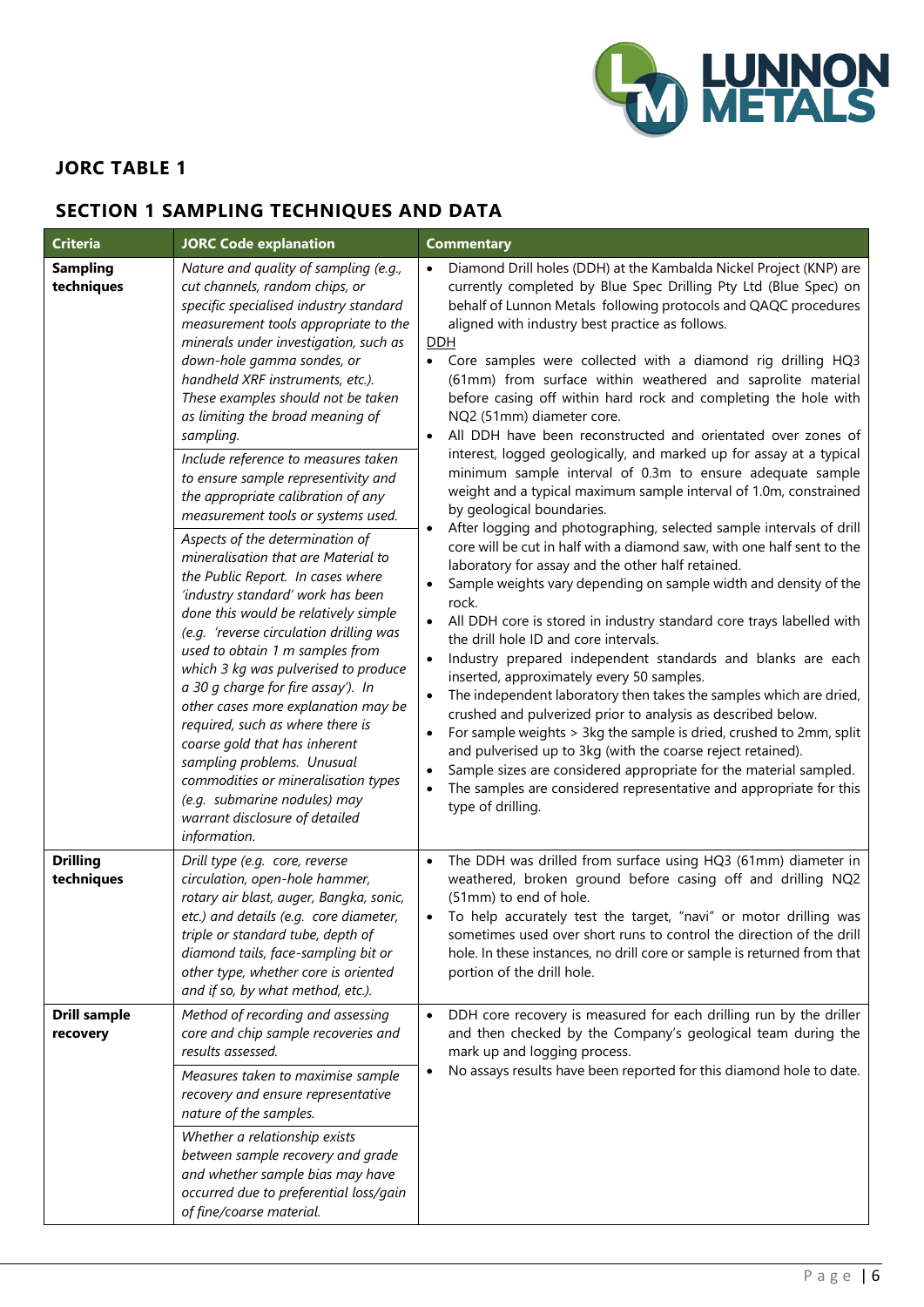

| <b>Criteria</b>                                         | <b>JORC Code explanation</b>                                                                                                                                                                                                                                                                                                                                                                                                                                                                                                                                                                                                                                                                              | <b>Commentary</b>                                                                                                                                                                                                                                                                                                                                                                                                                                                                                                                                                                                                                                                                                                                                                                                                                                                                                                                                                                                                                                                                         |
|---------------------------------------------------------|-----------------------------------------------------------------------------------------------------------------------------------------------------------------------------------------------------------------------------------------------------------------------------------------------------------------------------------------------------------------------------------------------------------------------------------------------------------------------------------------------------------------------------------------------------------------------------------------------------------------------------------------------------------------------------------------------------------|-------------------------------------------------------------------------------------------------------------------------------------------------------------------------------------------------------------------------------------------------------------------------------------------------------------------------------------------------------------------------------------------------------------------------------------------------------------------------------------------------------------------------------------------------------------------------------------------------------------------------------------------------------------------------------------------------------------------------------------------------------------------------------------------------------------------------------------------------------------------------------------------------------------------------------------------------------------------------------------------------------------------------------------------------------------------------------------------|
| Logging                                                 | Whether core and chip samples have<br>been geologically and geotechnically<br>logged to a level of detail to support<br>appropriate Mineral Resource<br>estimation, mining studies and<br>metallurgical studies.<br>Whether logging is qualitative or<br>quantitative in nature. Core (or<br>costean, channel, etc.) photography.<br>The total length and percentage of<br>the relevant intersections logged.                                                                                                                                                                                                                                                                                             | For DDH:<br>Geology logging is undertaken for the entire hole recording<br>lithology, oxidation state, mineralisation, alteration, and veining.<br>DDH structural logging, recovery of core, hardness, and Rock<br>$\bullet$<br>Quality Designation (RQD's) are all recorded from drill core over<br>intervals of interest.<br>Geological logging (and where required, geotechnical logging) is<br>$\bullet$<br>completed in sufficient detail to support future Mineral Resource<br>estimation, mining and metallurgical studies to be undertaken with<br>confidence if needed.<br>No metallurgical testwork is currently contemplated for the<br>$\bullet$<br>Kenilworth, subject to receipt of final assay results.<br>General logging data captured are qualitative (descriptions of the<br>$\bullet$<br>various geological features and units) and quantitative (numbers<br>representing structural attitudes, vein and sulphide percentages,<br>magnetic susceptibility and conductivity).<br>DDH core is photographed in both dry and wet form.                                    |
| Sub-sampling<br>techniques and<br>sample<br>preparation | If core, whether cut or sawn and<br>whether quarter, half or all core<br>taken.<br>If non-core, whether riffled, tube<br>sampled, rotary split, etc. and<br>whether sampled wet or dry.<br>For all sample types, the nature,<br>quality and appropriateness of the<br>sample preparation technique.<br>Quality control procedures adopted<br>for all sub-sampling stages to<br>maximise representivity of samples.<br>Measures taken to ensure that the<br>sampling is representative of the in<br>situ material collected, including for<br>instance results for field<br>duplicate/second-half sampling.<br>Whether sample sizes are appropriate<br>to the grain size of the material being<br>sampled. | <u>DDH</u><br>DDH core samples were collected with a diamond drill rig drilling<br>NQ2 or HQ3 core. After logging and photographing, diamond core<br>will be cut within a Discoverer® Automatic Core Cutting Facility<br>using a Corewise Auto Core Saw.<br>DDH core will be cut in half, with one half sent to the laboratory for<br>$\bullet$<br>assay and the other half retained where warranted.<br>Holes will typically be sampled over mineralised intervals to<br>$\bullet$<br>geological boundaries on a nominal 1.0m basis with a typical<br>minimum of 0.3m and a typical maximum of 1.0m.<br>Field QAQC procedures will involve the use of certified reference<br>$\bullet$<br>material (CRM) and blank material, each inserted approximately 1 in<br>every 50 samples.<br>Duplicate samples are taken at an approximate rate of 1 in 25<br>$\bullet$<br>samples whereby the half core is cut into quarter core with both<br>quarters submitted separately to the laboratory for analysis.<br>No assay results have been reported for this diamond hole to date.<br>$\bullet$ |
| <b>Quality of assay</b><br>data and<br>laboratory tests | The nature, quality and<br>appropriateness of the assaying and<br>laboratory procedures used and<br>whether the technique is considered<br>partial or total.<br>For geophysical tools, spectrometers,<br>handheld XRF instruments, etc., the<br>parameters used in determining the<br>analysis including instrument make<br>and model, reading times,<br>calibrations factors applied and their<br>derivation, etc.<br>Nature of quality control procedures<br>adopted (e.g. standards, blanks,<br>duplicates, external laboratory<br>checks) and whether acceptable levels                                                                                                                               | No assay results have been reported for this diamond hole to date.                                                                                                                                                                                                                                                                                                                                                                                                                                                                                                                                                                                                                                                                                                                                                                                                                                                                                                                                                                                                                        |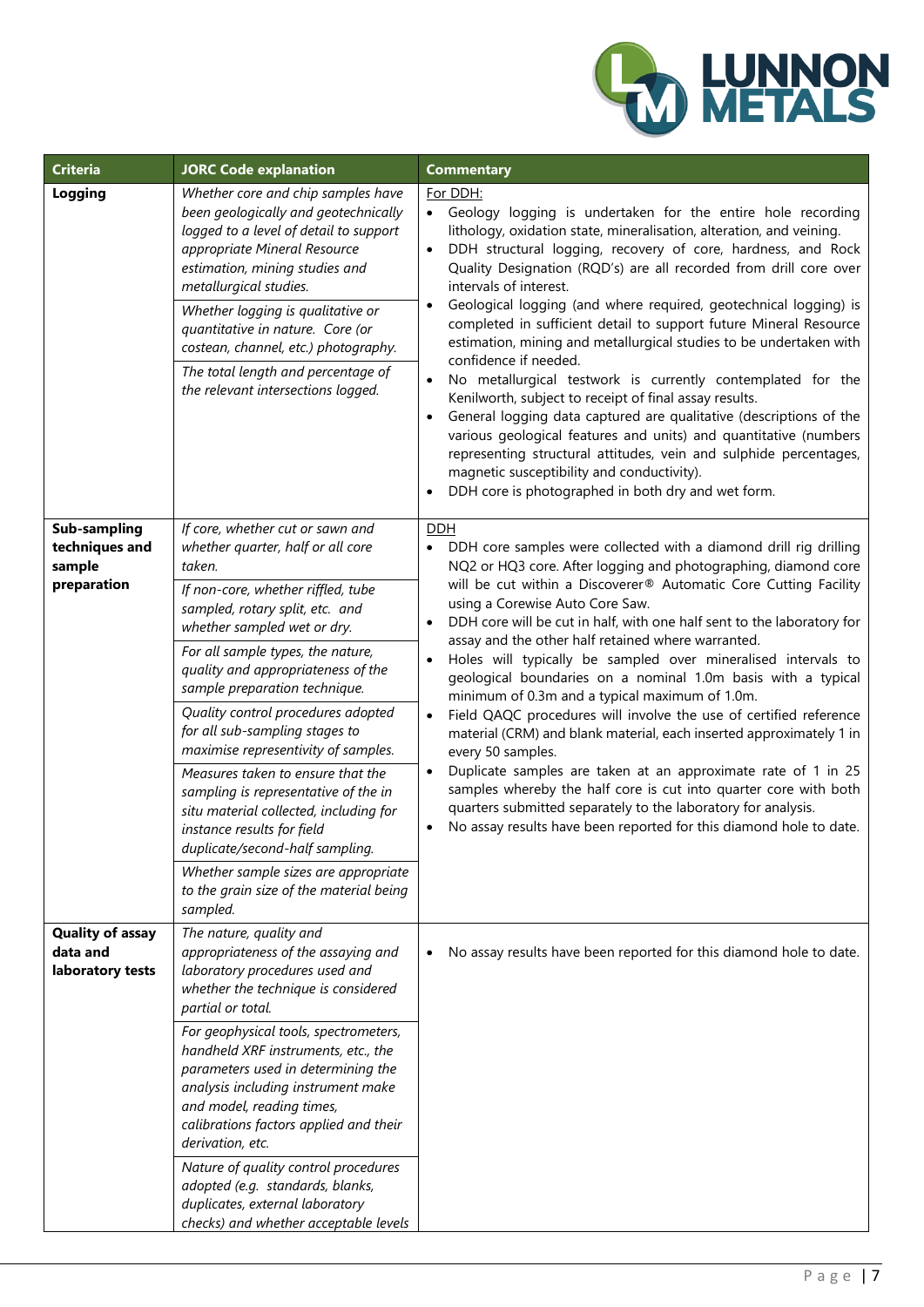

| <b>Criteria</b>                                                         | <b>JORC Code explanation</b>                                                                                                                                                                                                                                                                                                                    | <b>Commentary</b>                                                                                                                                                                                                                                                                                                                                   |  |  |
|-------------------------------------------------------------------------|-------------------------------------------------------------------------------------------------------------------------------------------------------------------------------------------------------------------------------------------------------------------------------------------------------------------------------------------------|-----------------------------------------------------------------------------------------------------------------------------------------------------------------------------------------------------------------------------------------------------------------------------------------------------------------------------------------------------|--|--|
|                                                                         | of accuracy (i.e. lack of bias) and<br>precision have been established.                                                                                                                                                                                                                                                                         |                                                                                                                                                                                                                                                                                                                                                     |  |  |
| <b>Verification of</b><br>sampling and<br>assaying                      | The verification of significant<br>intersections by either independent or<br>alternative company personnel.                                                                                                                                                                                                                                     | • No assay results have been reported for this diamond hole to date.                                                                                                                                                                                                                                                                                |  |  |
|                                                                         | The use of twinned holes.                                                                                                                                                                                                                                                                                                                       |                                                                                                                                                                                                                                                                                                                                                     |  |  |
|                                                                         | Documentation of primary data, data<br>entry procedures, data verification,<br>data storage (physical and electronic)<br>protocols.                                                                                                                                                                                                             |                                                                                                                                                                                                                                                                                                                                                     |  |  |
|                                                                         | Discuss any adjustment to assay<br>data.                                                                                                                                                                                                                                                                                                        |                                                                                                                                                                                                                                                                                                                                                     |  |  |
| Location of data<br>points                                              | Accuracy and quality of surveys used<br>to locate drillholes (collar and down-<br>hole surveys), trenches, mine<br>workings and other locations used in<br>Mineral Resource estimation.                                                                                                                                                         | The DDH hole collar location is located by handheld GPS to an<br>$\bullet$<br>accuracy of +/- 3m.<br>The drill hole was surveyed downhole at 5m intervals using the<br>$\bullet$<br>REFLEX gyro spirit-IQ system (north seeking gyro) for both azimuth<br>and dip measurements.                                                                     |  |  |
|                                                                         | Specification of the grid system used.                                                                                                                                                                                                                                                                                                          | Downhole surveys are uploaded to the IMDEXHUB-IQ, a cloud-<br>$\bullet$<br>based data management program where surveys are validated and                                                                                                                                                                                                            |  |  |
|                                                                         | Quality and adequacy of topographic<br>control.                                                                                                                                                                                                                                                                                                 | approved by the geologist before importing into the database.<br>The grid projection is GDA94/ MGA Zone 51.<br>$\bullet$<br>Diagrams and location data tables are provided in the report where<br>relevant.                                                                                                                                         |  |  |
| <b>Data spacing</b><br>and distribution                                 | Data spacing for reporting of<br><b>Exploration Results.</b><br>Whether the data spacing and<br>distribution is sufficient to establish<br>the degree of geological and grade<br>continuity appropriate for the Mineral<br>Resource and Ore Reserve estimation<br>procedure(s) and classifications<br>applied<br>Whether sample compositing has | This DDH programme involves just this single hole.<br>$\bullet$<br>This is the first hole, co-funded by the WA government's EIS<br>٠<br>programme, in this part of the KNP.                                                                                                                                                                         |  |  |
|                                                                         | been applied.                                                                                                                                                                                                                                                                                                                                   |                                                                                                                                                                                                                                                                                                                                                     |  |  |
| <b>Orientation of</b><br>data in relation<br>to geological<br>structure | Whether the orientation of sampling<br>achieves unbiased sampling of<br>possible structures and the extent to<br>which this is known, considering the<br>deposit type.                                                                                                                                                                          | The preferred orientation of drilling at KNP is designed to intercept<br>$\bullet$<br>the target approximately perpendicular to the strike and dip of the<br>mineralisation where/if known.<br>At Kenilworth it is believed the hole trajectory ended up being sub-<br>$\bullet$<br>parallel with the country rocks orientation below approximately |  |  |
|                                                                         | If the relationship between the<br>drilling orientation and the<br>orientation of key mineralised<br>structures is considered to have<br>introduced a sampling bias, this<br>should be assessed and reported if<br>material.                                                                                                                    | 470m, leading to exaggerated thicknesses of the units intersected.                                                                                                                                                                                                                                                                                  |  |  |
| <b>Sample security</b>                                                  | The measures taken to ensure sample<br>security.                                                                                                                                                                                                                                                                                                | No assay results have been reported for this diamond hole to date.<br>$\bullet$                                                                                                                                                                                                                                                                     |  |  |
| <b>Audits or</b><br>reviews                                             | The results of any audits or reviews of<br>sampling techniques and data.                                                                                                                                                                                                                                                                        | No external audits or reviews have been undertaken at this stage of<br>$\bullet$<br>the programme.                                                                                                                                                                                                                                                  |  |  |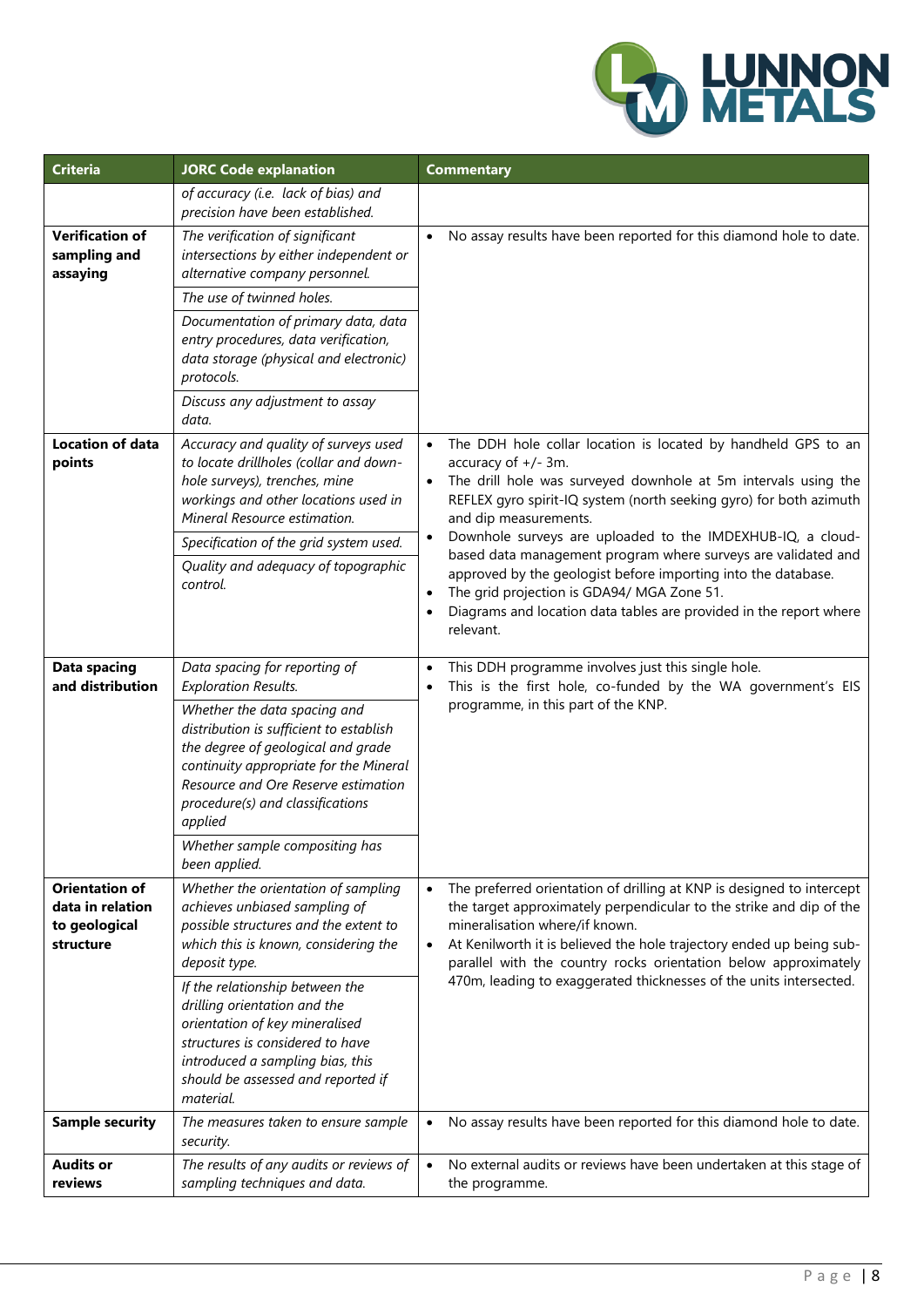

## **SECTION 2 REPORTING OF EXPLORATION RESULTS**

| <b>Criteria</b>                                         | <b>JORC Code explanation</b>                                                                                                                                                                                                                                                                                                                                                                                                                           | <b>Commentary</b>                                                                                                                                                                                                                                                                                                                                                                                                                                                                                                                                                                                                                                                                                                                                                                                                                                                                                                                                                                                                                                                                                                                                                                                                                                                                                                                                                                                                                                                                                                                                                                                                                                                                                                                                                                                                                                                                                                                                                                                                                                                                                  |
|---------------------------------------------------------|--------------------------------------------------------------------------------------------------------------------------------------------------------------------------------------------------------------------------------------------------------------------------------------------------------------------------------------------------------------------------------------------------------------------------------------------------------|----------------------------------------------------------------------------------------------------------------------------------------------------------------------------------------------------------------------------------------------------------------------------------------------------------------------------------------------------------------------------------------------------------------------------------------------------------------------------------------------------------------------------------------------------------------------------------------------------------------------------------------------------------------------------------------------------------------------------------------------------------------------------------------------------------------------------------------------------------------------------------------------------------------------------------------------------------------------------------------------------------------------------------------------------------------------------------------------------------------------------------------------------------------------------------------------------------------------------------------------------------------------------------------------------------------------------------------------------------------------------------------------------------------------------------------------------------------------------------------------------------------------------------------------------------------------------------------------------------------------------------------------------------------------------------------------------------------------------------------------------------------------------------------------------------------------------------------------------------------------------------------------------------------------------------------------------------------------------------------------------------------------------------------------------------------------------------------------------|
| <b>Mineral</b><br>tenement and<br>land tenure<br>status | Type, reference name/number,<br>location and ownership including<br>agreements or material issues with<br>third parties such as joint ventures,<br>partnerships, overriding royalties,<br>native title interests, historical sites,<br>wilderness or national park and<br>environmental settings.<br>The security of the tenure held at the<br>time of reporting along with any<br>known impediments to obtaining a<br>licence to operate in the area. | The property is located on granted Mining Leases. Although all of<br>$\bullet$<br>the tenements wholly or partially overlap with areas the subject of<br>determined native title rights and interests in the two Ngadju<br>determinations, the company notes that the original grant of the<br>right to mine pre-dates 23 December 1996 and as such section 26D<br>of the Native Title Act will be applied to exempt any future renewals<br>or term extensions from the right to negotiate in Subdivision P of<br>the Act.<br>The complete area of contiguous tenements that are the subject of<br>this announcement is collectively referred to as the Kambalda Nickel<br>Project ('KNP') area. Gold Fields Ltd's wholly owned subsidiary,<br>St Ives Gold Mining Company Pty Ltd (SIGM) was the registered<br>holder and the beneficial owner of the Project area until the Lunnon<br>Metals IPO.<br>Lunnon Metals, upon listing on the ASX, now holds 100% of the<br>rights and title to the Project, its assets and leases, subject to certain<br>select reservations and excluded rights retained by SIGM, principally<br>relating to the right to gold in defined areas and the rights to<br>process any future gold ore mined at their nearby Lefroy Gold Plant.<br>The KNP comprises 19 tenements, each approximately 1,500 m by<br>800 m in area, and three tenements on which infrastructure may be<br>placed in the future. The KNP area tenement numbers are as<br>follows:<br>M15/1546;<br>M15/1548;<br>M15/1549;<br>M15/1550;<br>M15/1551;<br>M15/1553;<br>M15/1556;<br>M15/1557;<br>M15/1559;<br>M15/1568;<br>M15/1570;<br>M15/1571;<br>M15/1572;<br>M15/1573;<br>M15/1575;<br>M15/1576;<br>M15/1577;<br>M15/1590;<br>M15/1592;<br>and additional infrastructure tenements:<br>M15/1668;<br>M15/1669;<br>M15/1670.<br>There are no known impediments to potential future development<br>or operations, subject to relevant regulatory approvals, over the<br>leases where significant results have been reported.<br>The tenements are in good standing with the Western Australian |
| <b>Exploration</b>                                      | Acknowledgment and appraisal of                                                                                                                                                                                                                                                                                                                                                                                                                        | Department of Mines, Industry Regulation and Safety.<br>In relation to nickel mineralisation, WMC, now BHP Nickel West Pty                                                                                                                                                                                                                                                                                                                                                                                                                                                                                                                                                                                                                                                                                                                                                                                                                                                                                                                                                                                                                                                                                                                                                                                                                                                                                                                                                                                                                                                                                                                                                                                                                                                                                                                                                                                                                                                                                                                                                                         |
| done by other<br>parties                                | exploration by other parties.                                                                                                                                                                                                                                                                                                                                                                                                                          | Ltd and a wholly owned subsidiary of BHP Ltd, conducted all<br>relevant exploration, resource estimation, development and mining<br>of the mineralisation at Foster and Jan mines from establishment of<br>the mineral licences through to sale of the properties to SIGM in<br>December 2001.<br>SIGM has conducted later gold exploration activities on the Project<br>area since 2001, however until nickel focused work recommenced<br>under Lunnon Metals management, no meaningful nickel<br>exploration has been conducted since the time of WMC ownership<br>and only one nickel focussed surface diamond core hole, with two<br>wedge holes, have been completed in total since WMC ownership.<br>This is the first hole drilled into this part of the KNP.<br>٠                                                                                                                                                                                                                                                                                                                                                                                                                                                                                                                                                                                                                                                                                                                                                                                                                                                                                                                                                                                                                                                                                                                                                                                                                                                                                                                          |
| Geology                                                 | Deposit type, geological setting and<br>style of mineralisation.                                                                                                                                                                                                                                                                                                                                                                                       | The relevant area is host to both typical 'Kambalda' style, komatiitic<br>$\bullet$<br>hosted, nickel sulphide deposits and Archean greenstone gold<br>deposits such as discovered and mined in Kambalda/St lves district.                                                                                                                                                                                                                                                                                                                                                                                                                                                                                                                                                                                                                                                                                                                                                                                                                                                                                                                                                                                                                                                                                                                                                                                                                                                                                                                                                                                                                                                                                                                                                                                                                                                                                                                                                                                                                                                                         |
| <b>Drillhole</b><br><b>Information</b>                  | summary of all information<br>A<br>material to the understanding of the                                                                                                                                                                                                                                                                                                                                                                                | Drill hole collar location and directional information is provided<br>$\bullet$<br>within the body of the report and also within the relevant Additional                                                                                                                                                                                                                                                                                                                                                                                                                                                                                                                                                                                                                                                                                                                                                                                                                                                                                                                                                                                                                                                                                                                                                                                                                                                                                                                                                                                                                                                                                                                                                                                                                                                                                                                                                                                                                                                                                                                                           |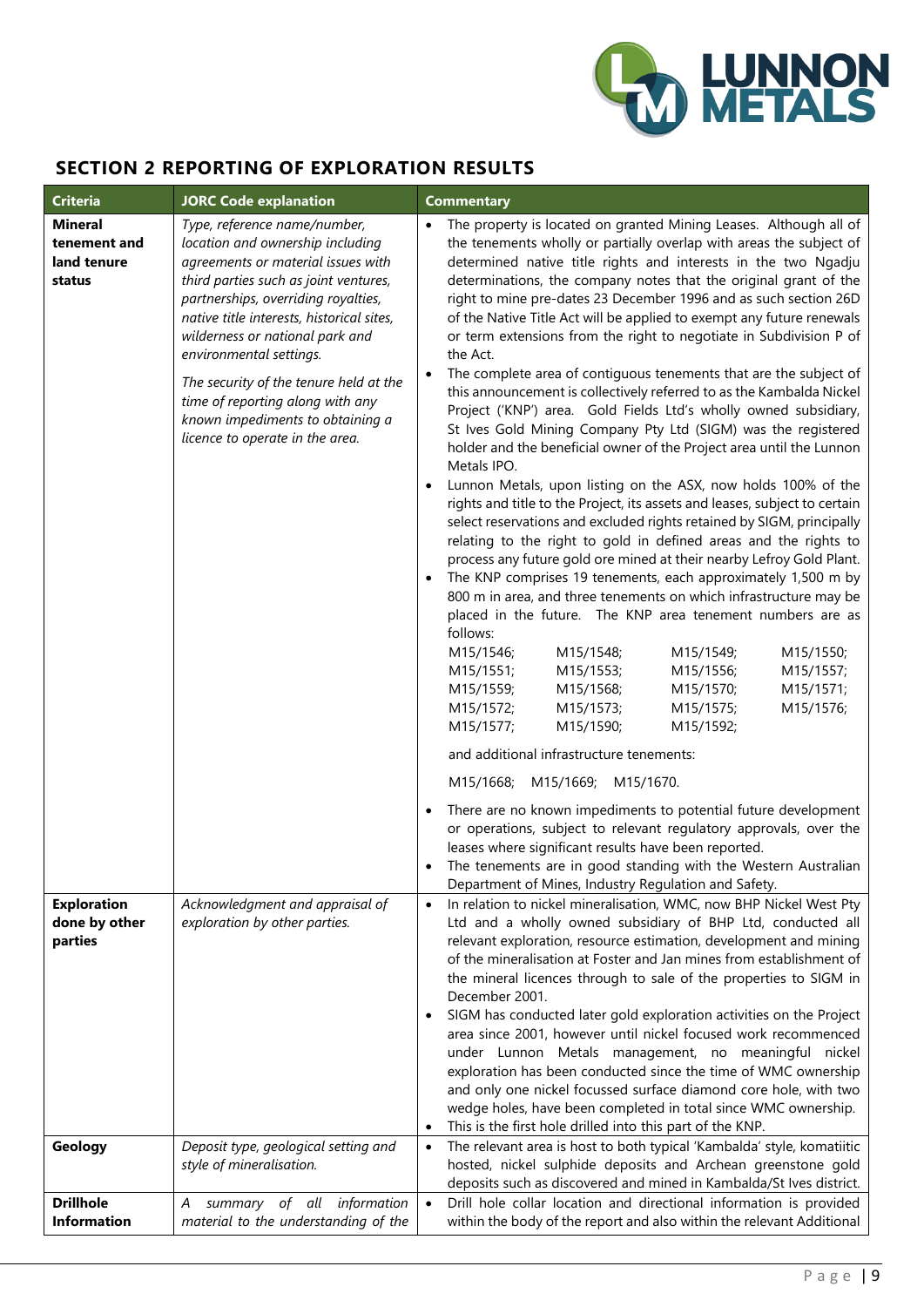

| <b>Criteria</b>                                                              | <b>JORC Code explanation</b>                                                                                                                                                                                                                                                                                                                                                                                              | <b>Commentary</b>                                                                                                                                                                                                                                                                   |
|------------------------------------------------------------------------------|---------------------------------------------------------------------------------------------------------------------------------------------------------------------------------------------------------------------------------------------------------------------------------------------------------------------------------------------------------------------------------------------------------------------------|-------------------------------------------------------------------------------------------------------------------------------------------------------------------------------------------------------------------------------------------------------------------------------------|
| Data                                                                         | exploration<br>results<br>including<br>a<br>tabulation<br>of<br>the<br>following<br>information for all Material drillholes:<br>easting and northing of the<br>drillhole collar<br>elevation or RL (elevation<br>above sea level in metres) of<br>the drillhole collar<br>dip and azimuth of the hole<br>hole<br>down<br>length<br>and<br>interception depth hole length.<br>reporting Exploration Results,<br>In         | Details Table in the Annexure.<br>DDH drilling reported herein is included in plan orientation maps<br>where relevant or able to assist the interpretation.<br>No assay results have been reported for this diamond hole to date.                                                   |
| aggregation<br>methods                                                       | averaging<br>weighting<br>techniques,<br>maximum and/or minimum grade<br>truncations (e.g.<br>cutting of high<br>grades) and cut-off grades are usually<br>Material and should be stated.                                                                                                                                                                                                                                 |                                                                                                                                                                                                                                                                                     |
| Relationship<br>between<br>mineralisation<br>widths and<br>intercept lengths | If the geometry of the mineralisation<br>with respect to the drillhole angle is<br>known, its nature should be reported.<br>If it is not known and only the down<br>hole lengths are reported, there<br>should be a clear statement to this<br>effect (e.g. 'down hole length, true<br>width not known').                                                                                                                 | No assay results have been reported for this diamond hole to date.<br>At Kenilworth it is believed the hole trajectory ended up being sub-<br>parallel with the country rocks orientation below approximately<br>470m, leading to exaggerated thicknesses of the units intersected. |
| <b>Diagrams</b>                                                              | Appropriate maps and sections (with<br>scales) and tabulations of intercepts<br>should be included for any significant<br>discovery being reported. These<br>should include, but not be limited to a<br>plan view of drillhole collar locations<br>and appropriate sectional views.                                                                                                                                       | A plan is provided in the main body of the report. Pending detailed<br>logging of the hole, cross sectional views will be generated in due<br>course.                                                                                                                               |
| <b>Balanced</b><br>reporting                                                 | Where comprehensive reporting of all<br>Exploration Results is not practicable,<br>representative reporting of both low<br>and high grades and/or widths should<br>be practiced to avoid misleading<br>reporting of Exploration Results.                                                                                                                                                                                  | No assay results have been reported for this diamond hole to date.                                                                                                                                                                                                                  |
| <b>Other</b><br>substantive<br>exploration data                              | Other exploration data, if meaningful<br>and material, should be reported<br>including (but not limited to):<br>geological observations; geophysical<br>survey results; geochemical survey<br>results; bulk samples - size and<br>method of treatment; metallurgical<br>test results; bulk density, groundwater,<br>geotechnical and rock characteristics;<br>deleterious<br>potential<br>or<br>contaminating substances. | There is no other drilling ongoing at the KNP that is directly material<br>to this drillhole's progress or outcomes.                                                                                                                                                                |
| <b>Further work</b>                                                          | The nature and scale of planned<br>further work (e.g. tests for lateral<br>extensions or depth extensions or                                                                                                                                                                                                                                                                                                              | This DDH programme involves just this single hole.<br>This is the first hole, co-funded by the WA government's EIS<br>programme, in this part of the KNP.                                                                                                                           |